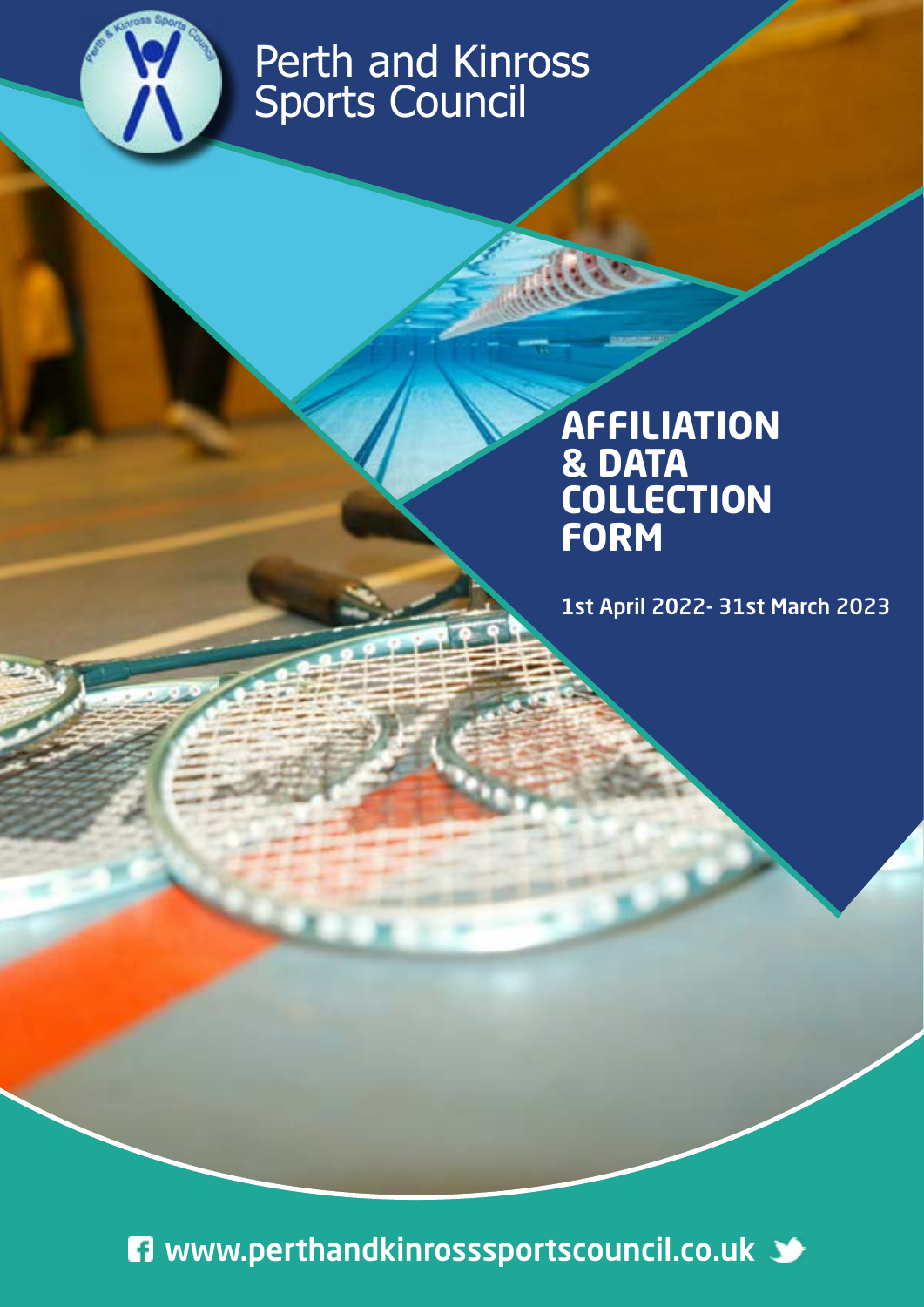

### **Affiliation & Data Collection form**

1st April 2022- 31st March 2023

| <b>ABOUT YOU:</b>                     |           |  |
|---------------------------------------|-----------|--|
| Name of Club/Association/ Individual: |           |  |
| Address:                              |           |  |
|                                       | Postcode: |  |
| <b>Contact Person Name:</b>           |           |  |
| <b>Contact Person Address:</b>        |           |  |
|                                       | Postcode: |  |
| Email:                                | Tel No:   |  |

| <b>ABOUT YOUR CLUB:</b> If you are an athlete applying for affiliation you do not need to complete this section                                            |                 |           |  |  |
|------------------------------------------------------------------------------------------------------------------------------------------------------------|-----------------|-----------|--|--|
| Is a copy of your constitution held by the Sports Council?                                                                                                 | <b>YES</b>      | <b>NO</b> |  |  |
| If your constitution has altered since last submission or this is your first affiliation, please enclose a copy                                            |                 |           |  |  |
| Please tell us the number of qualified and ungualified coaches at each level within your club                                                              |                 |           |  |  |
| UKCC Level 1 or equivalent                                                                                                                                 | M               | F         |  |  |
| <b>UKCC Level 2 or equivalent</b>                                                                                                                          | M               | F         |  |  |
| UKCC Level 3 or above                                                                                                                                      | M               | F         |  |  |
| Unqualified/other                                                                                                                                          |                 |           |  |  |
| Please tell us the total number of members in your club                                                                                                    |                 |           |  |  |
| <b>Seniors</b>                                                                                                                                             | M               | F         |  |  |
| Juniors (U18)                                                                                                                                              | M               | F         |  |  |
| If applicable, please tell us if any of your members have a disability                                                                                     |                 |           |  |  |
| <b>Seniors</b>                                                                                                                                             | M               | F         |  |  |
| Juniors (U18)                                                                                                                                              | M               | F         |  |  |
| If applicable, do you make reasonable provision for<br>individuals with a disability as described within the<br><b>Disability Discrimination Act 1995?</b> | Yes             | <b>No</b> |  |  |
| <b>CLUB ACCREDITATION:</b>                                                                                                                                 |                 |           |  |  |
| Has your club been accredited by a National Governing Body (NGB) or any other scheme?                                                                      |                 |           |  |  |
| Name of NGB:                                                                                                                                               | Level achieved: |           |  |  |
| <b>PACES:</b><br>Other:                                                                                                                                    | Level achieved: |           |  |  |
| For more information on PACES please email LMcConachie@liveactive.co.uk                                                                                    |                 |           |  |  |

#### **AFFILIATION FEES:** Please tell us which category you are affiliating to

| 1.Clubs:                               |        |
|----------------------------------------|--------|
| Up to 50 members                       | £22.50 |
| Between 50 & 100 members               | £30.00 |
| Over 100 members                       | £45.00 |
| 2. Associations & Sports Organisations | £30.00 |
| 3. Disability Organisations/Centres    | £30.00 |
| 4. Individuals                         | £15.00 |
| 5. Affiliate Membership                | £37.50 |
| 6. PVG Administration                  | £15.00 |